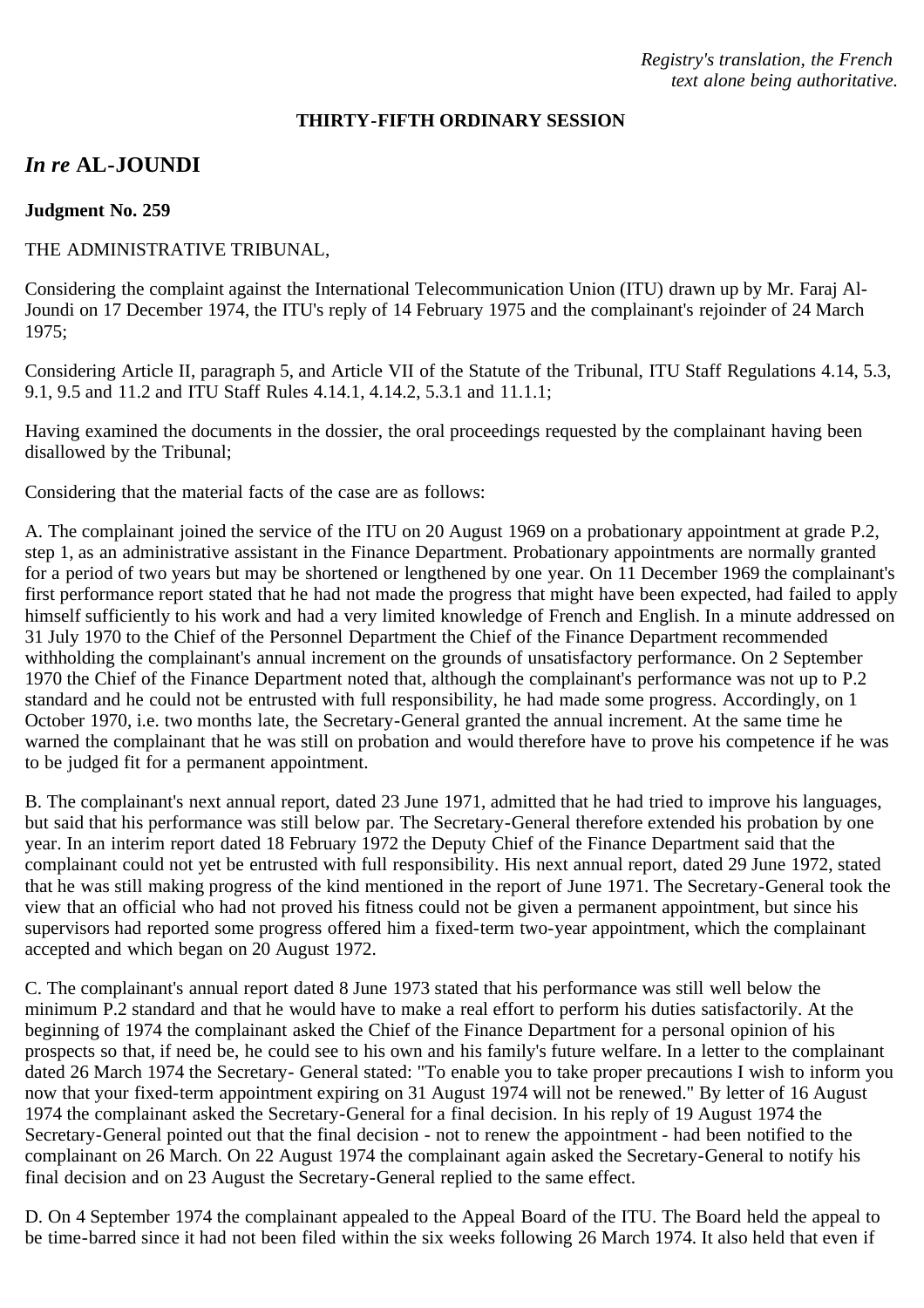the appeal had been receivable it would have been unfounded. On 30 September 1974 the Secretary-General communicated the Board's conclusions to the complainant without comment. On 17 December 1974 the complainant appealed to the present Tribunal. He "impugns" the "decision" of 30 September 1974 and asks that the "decision" of 19 August 1974 be quashed.

E. Believing that his performance was satisfactory and that he has suffered from animosity on the part of his supervisors, the complainant pleads "exceptional circumstances which prevented him from instituting the appeal proceedings in time" and in his claims for relief asks the Tribunal: as to the form: to declare the complaint receivable inasmuch as it was lodged in the form and within the time limits prescribed by the Statute and Rules of Court of the Administrative Tribunal; as to the substance: to quash the decision by the Secretary-General of the International Telecommunication Union dated 19 August 1974 to refuse Mr. F. Al Joundi a permanent appointment in accordance with the provisions of the ITU Staff Regulations and Staff Rules; to reinstate him in the service of the International Telecommunication Union; and to award him compensation for the prejudice suffered by him owing to the Secretary-General's decision of 19 August 1974.

F. In its reply the ITU first contests certain points of fact in the complaint. It maintains that the decision impugned by the complainant was not taken on 30 September 1974, nor indeed on 19 August 1974, as the complainant states in his claims for relief.

G. The ITU further contends that the complaint is irreceivable. In order to determine whether the complaint is timebarred the decision which it impugns must be identified. In his letter of 16 August 1974 the complainant states that in the communication of 26 March 1974 "you informed me that my fixed-term appointment will not be renewed" and, without referring to a permanent appointment, asks the Secretary-General to review his position. In his appeal to the Appeal Board at one point the complainant states his intention of appealing against the final decision communicated to him by the Secretary-General on 19 August 1974 not to renew his fixed-term appointment and at another point as his main request asks the Appeal Board to recommend the Secretary-General to quash his decision of 19 August 1974 and grant the complainant a permanent appointment with effect from 1 September 1974. In his complaint to the Tribunal the complainant makes no further reference to non-renewal of his fixed-term appointment but asks that the Secretary-General's decision of 19 August 1974 be quashed in so far as "he refused to grant Mr. F. Al Joundi a permanent appointment in accordance with the provisions of the ITU Staff Regulations and Staff Rules". "This claim", says the ITU, "is utterly inexplicable since not only did the Secretary-General take no decision on 19 August 1974 but his minute of that date and the letter of 16 August to which it was a reply do not allude to any permanent appointment". Hence the complaint is irreceivable because it is not the same decision - if indeed there was any - which the complainant has impugned in the course of the appeal proceedings. Moreover, he failed to observe the prescribed time limits: if he wishes to protest at the refusal to renew his fixed-term appointment, the corresponding notification, which is quite unambiguous and leaves no room for interpretation, was given to him on 26 March 1974. since he delayed five months before reacting the complainant is time-barred. If he wishes to protest at the refusal of a permanent appointment he should have done so in August 1972, when his probationary appointment expired. Two years later his appeal is plainly irreceivable. At the various stages of the procedure the appeal was presented neither in the form nor within the time limits prescribed. The ITU therefore prays that the Tribunal dismiss the complaint as irreceivable.

H. The ITU then argues that if the appeal had been examined on the merits it ought to have been dismissed as unfounded. From the outset the complainant's reports have referred to his inadequacies. All his reports were discussed with him and he was given every possible warning and encouragement. For his own sake and that of his family he was offered a fixed-term appointment when his probationary appointment could no longer be extended, he freely accepted it, and it did not entitle him to expect any extension. "The Secretary-General took the decision or decisions impugned in the complaint in good faith, advisedly and in the exercise of his discretionary authority. To appeal against those decisions at the time would have been pointless, but the complainant did not do so within the time limits. The complaint is clearly time-barred and therefore irreceivable."

## CONSIDERATIONS:

According to ITU Staff Rule 11.1.1, paragraph 2, a staff member who wishes to appeal against an administrative decision must do so within six weeks from the day on which he received notification of the decision in writing.

It appears from the documents in the dossier that on 26 March 1974 the Secretary-General of the ITU sent the complainant a letter in which he said: "To enable you to take proper precautions I wish to inform you now that